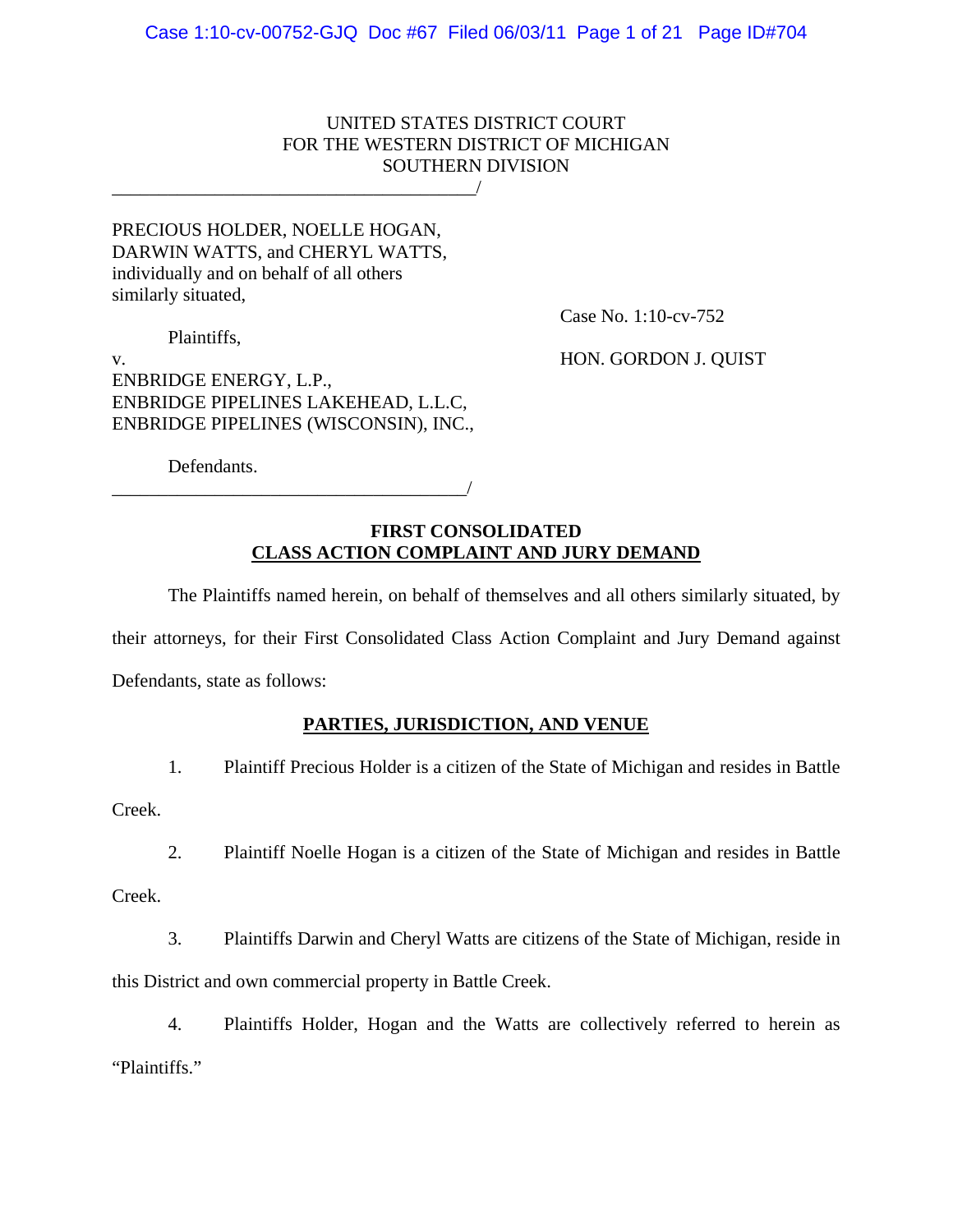#### Case 1:10-cv-00752-GJQ Doc #67 Filed 06/03/11 Page 2 of 21 Page ID#705

5. Defendant Enbridge Energy, L.P. is a Delaware corporation, which conducts business in the State of Michigan, including the cities of Marshall and Battle Creek in Calhoun County.

6. Defendant Enbridge Pipelines (Lakehead), L.L.C. is a Delaware limited liability company, which conducts business in the State of Michigan, including the cities of Marshall and Battle Creek in Calhoun County.

7. Defendant Enbridge Pipelines (Wisconsin), Inc. is a Wisconsin corporation, which conducts business in the State of Michigan.

8. All Defendants conduct regular and systematic business in this District and own and maintain oil pipelines in this District.

9. This Court has subject matter jurisdiction pursuant to 28 U.S.C. § 1332(a) and also pursuant to 28 U.S.C.  $\S$  1332(d)(2) and (d)(6), commonly known as the "Class Action Fairness Act," or "CAFA," because there is diversity of citizenship and the claims of individual class members, in the aggregate, exceed the jurisdictional minimum of \$5,000,000, exclusive of interest and costs and the claims of individual class members exceed \$75,000 exclusive of interest and costs.

10. Venue in this judicial District is proper pursuant to 28 U.S.C. § 1391(b)(2), as a substantial part of the acts and practices complained of herein occurred in this District.

#### **GENERAL AND FACTUAL ALLEGATIONS**

#### **Tar Sands Oil**

11. While oil from Saudi Arabia is liquid, the oil in the Canadian tar sands is a sticky form of crude oil, the significant majority of which is so heavy and viscous that it will not flow unless it is heated or diluted with lighter hydrocarbons. This oil in the tar sands is often referred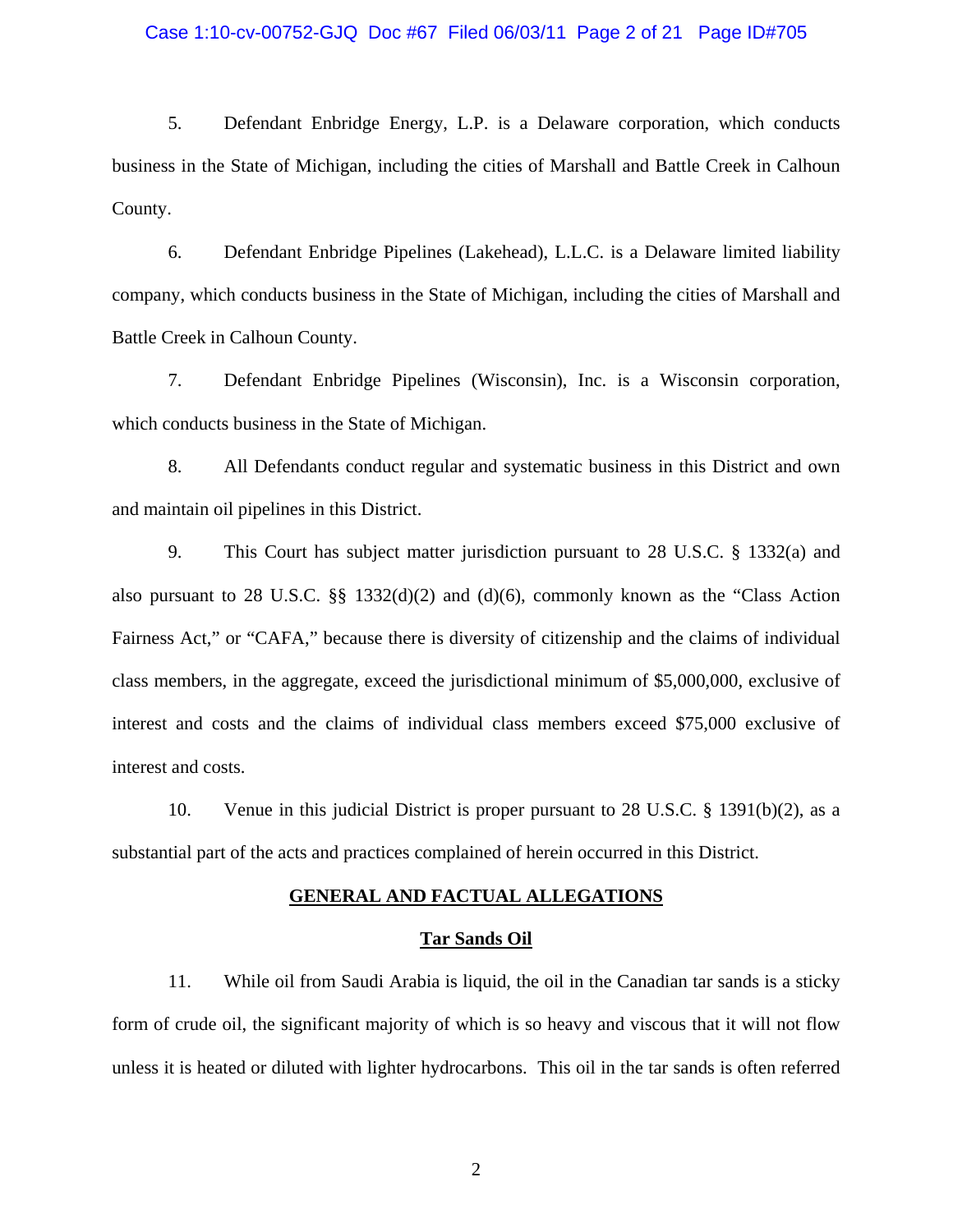#### Case 1:10-cv-00752-GJQ Doc #67 Filed 06/03/11 Page 3 of 21 Page ID#706

to as bitumen. Most bitumen extracted from the tar sands has an American Petroleum Institute gravity weight between 8 and 14, with anything over the gravity weight of 10 capable of floating on water.

12. With the increased price paid for crude in recent years, it has become economically practical to extract bitumen from the tar sands. The bitumen is extracted by vast strip-mining operations. Tar sands are processed with hot water or, more commonly, steam, to melt the bitumen so it can be separated from the sand. Once the bitumen is extracted, it is diluted with other materials to allow it to flow through pipelines. This product is frequently referred to as "diluted bitumen" or "DilBit."

13. According to numerous sources, including a February 2011 report jointly issued by the Natural Resources Defense Council, The Pipeline Safety Trust, National Wildlife Federation and the Sierra Club, titled Tar Sands Pipelines Safety Risks (the "Report"), there are many indications that bitumen blends are significantly more corrosive to pipeline systems than conventional crude:

- a. Bitumen blends are more acidic, thick, and sulfuric than conventional crude oil. They contain 15 to 20 times higher acid concentrations than conventional crudes and 5 to 10 times as much sulfur as conventional crudes.
- b. Bitumen blends are up to 70 times more viscous than conventional crudes.
- c. The additional sulfur, acid and viscosity in the bitumen leads to the weakening or embrittlement of pipelines.
- d. Numerous other factors, including the temperature required to keep the blend flowing, increase its corrosive nature.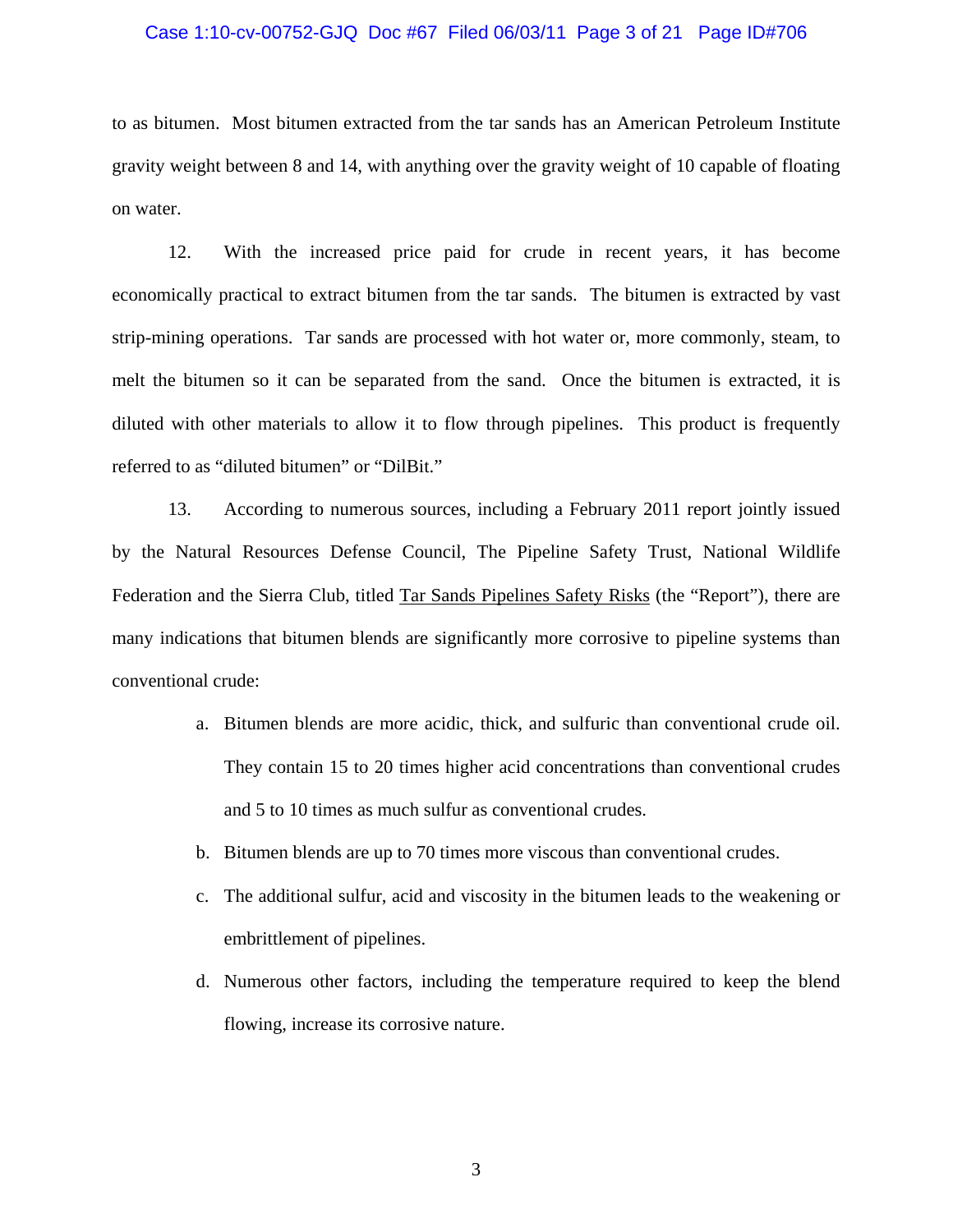### Case 1:10-cv-00752-GJQ Doc #67 Filed 06/03/11 Page 4 of 21 Page ID#707

14. The Report states **that the rate of spills due to internal corrosion may be 16 times higher** in pipelines carrying the tar sands oil than those carrying conventional crudes.

### **Defendants' Maintenance of the Pipeline**

15. Defendants own, possess, manage, control and maintain a pipeline system on their "Lakehead System", which was built in 1969, and includes Line 6B, a 30-inch 190,000 barrel per day pipeline (the "Pipeline") that transports tar sands oil, DilBit, heavy and medium crude oil, and light synthetics ("petroleum products") from Griffith, Indiana to Sarnia, Ontario, bound for refineries in Detroit, Toledo and Sarnia.

16. Defendants' 1,900-mile Lakehead System, shown below, is the U.S. portion of a pipeline that transports petroleum products from Western Canada to the United States.



*Map of U.S. pipelines (noting Canadian sources) owned or operated by Defendants. (found at http://www.enbridgepartners.com/EEP/Main.aspx?id=210&tmi=1824&tmt=5)* 

17. Defendants' pipelines have had numerous oil spills, including: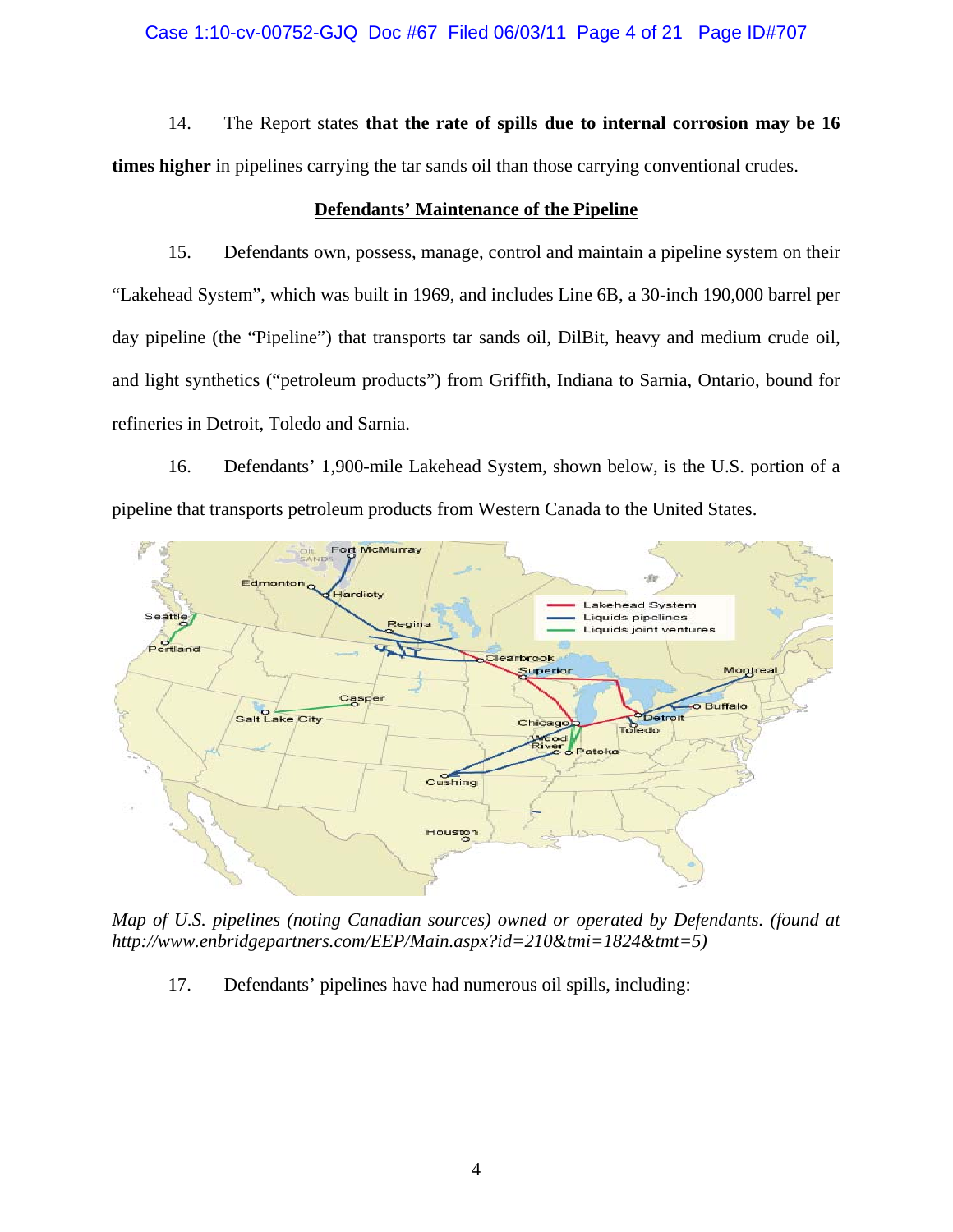- a. In January 2007, Defendants' pipeline cracked open and spilled approximately 50,000 gallons of oil onto farmland and into a drainage ditch in Clark County, Wisconsin.
- b. In April 2007, approximately 261,000 gallons of crude was discharged from an Enbridge, Inc. pipeline in Saskatchewan.
- c. In November 2007, a pipeline owned by Defendants exploded resulting in the deaths of two people and at least \$2 million in property damage in Clearbrook, Minnesota.
- d. In January 2010, a pipeline owned by Defendants leaked approximately 126,000 gallons of oil near Neche, North Dakota.
- e. On or about September 6, 2010, Defendants' Lakehead System Line 6A failed and spilled over 256,000 gallons of oil in and around Romeoville, Illinois.

18. In January 2009, Defendants agreed to pay a fine of \$1 million to Wisconsin after committing more than 500 violations of the state's wetland and waterway protection regulations while constructing a pipeline to export bitumen from Alberta to Chicago. In a press release issued at the time, Wisconsin Attorney General J. B Van Hollen stated that the "the incidents of violation were numerous and widespread and resulted in impacts to the streams and wetlands throughout the various watersheds."

19. According to Defendants' internal reports, between 1999 and 2008, Defendants were responsible for 610 spills that released more than 5.5 million gallons of oil into the environment.

20. Defendants improperly maintained and inspected the Pipeline. In August 2010, the U.S. Department of Transportation ("DOT"), which oversees pipelines in the US through the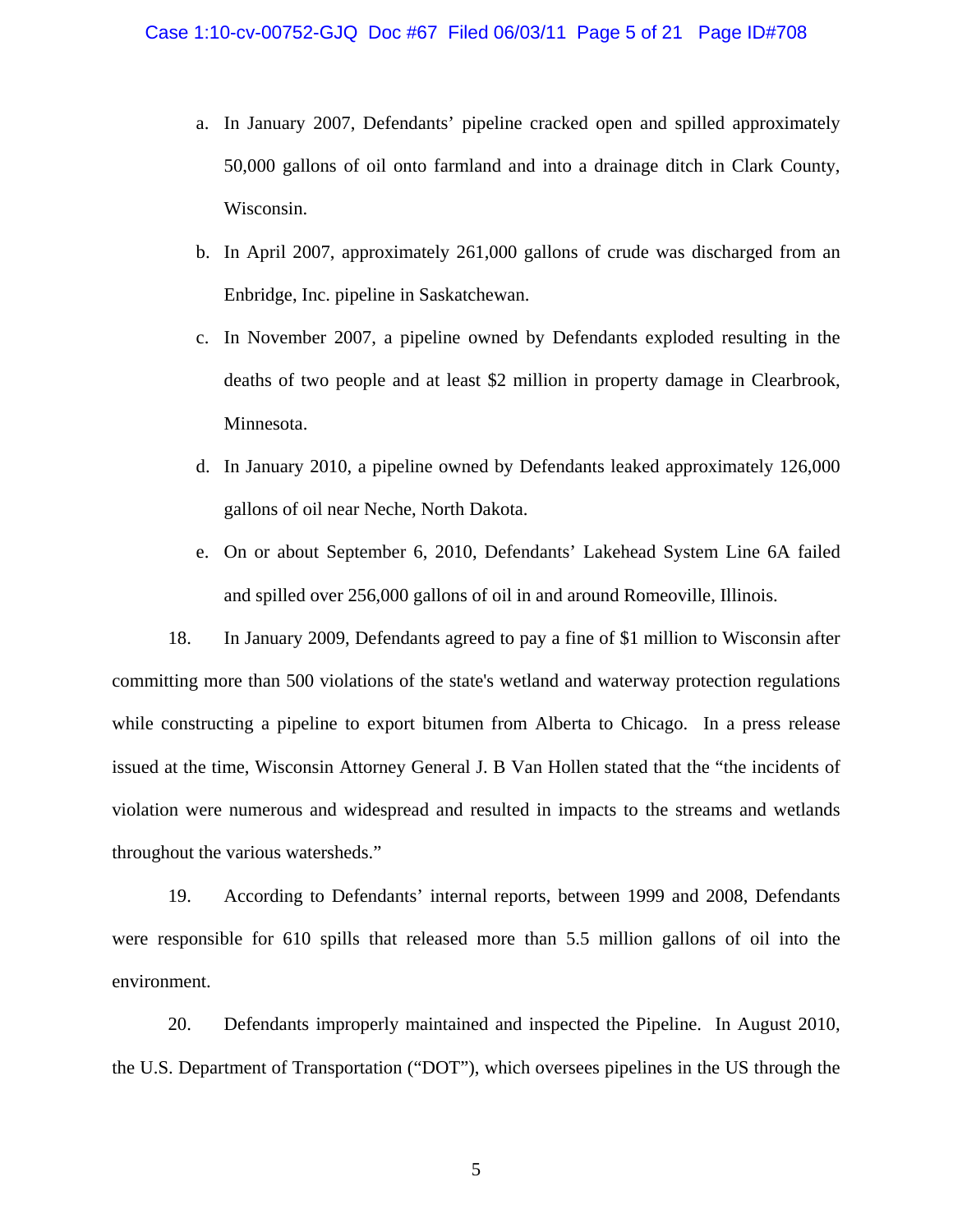### Case 1:10-cv-00752-GJQ Doc #67 Filed 06/03/11 Page 6 of 21 Page ID#709

Pipeline and Hazardous Materials Safety Administration ("PHMSA"), issued its official timeline, which highlights numerous problems with Defendants' safety record.

21. The PHMSA timeline notes that "in June 2009, Enbridge conducted an integrity management assessment that covered Line 6B with an ultrasonic in-line inspection device. Enbridge found 250 anomalies and 35 were immediately repaired."

22. Defendants did not repair the remaining 215 "anomalies."

23. A July 28, 2010 Corrective Action Order from PHMSA to Defendants noted that the June 2009 inspection, which found numerous anomalies (not on the immediate section that failed), was the last Pipeline inspection performed by Defendants before the oil spill.

24. According to the PHMSA timeline, on February 4, 2010:

PHMSA called a meeting with Enbridge executive leadership from Calgary, including the top official responsible for Enbridge's liquid pipelines to discuss performance issues with entire Lakehead pipeline system (not just Line 6B). PHMSA was concerned about Enbridge's repair methodologies and a series of major failures. PHMSA requested that Enbridge review its methodologies and report back to PHMSA.

25. According to a July 31, 2010 Detroit Free Press article, the federal government "repeatedly warned Enbridge Energy Partners about safety issues along its Lakehead pipeline system, even calling company officials to Washington earlier [in 2010] for a meeting on what it deemed 'a series of major failures.'"

26. An unnamed senior PHMSA official was quoted in that Detroit Free Press article as saying the government "repeatedly warned Enbridge in no uncertain terms that it needed to get its act together with regard to the safety of its Lakehead pipeline system." According to the article, during their February 2010 meeting with Defendants, federal officials told Enbridge senior leadership to "overhaul their entire approach to safety."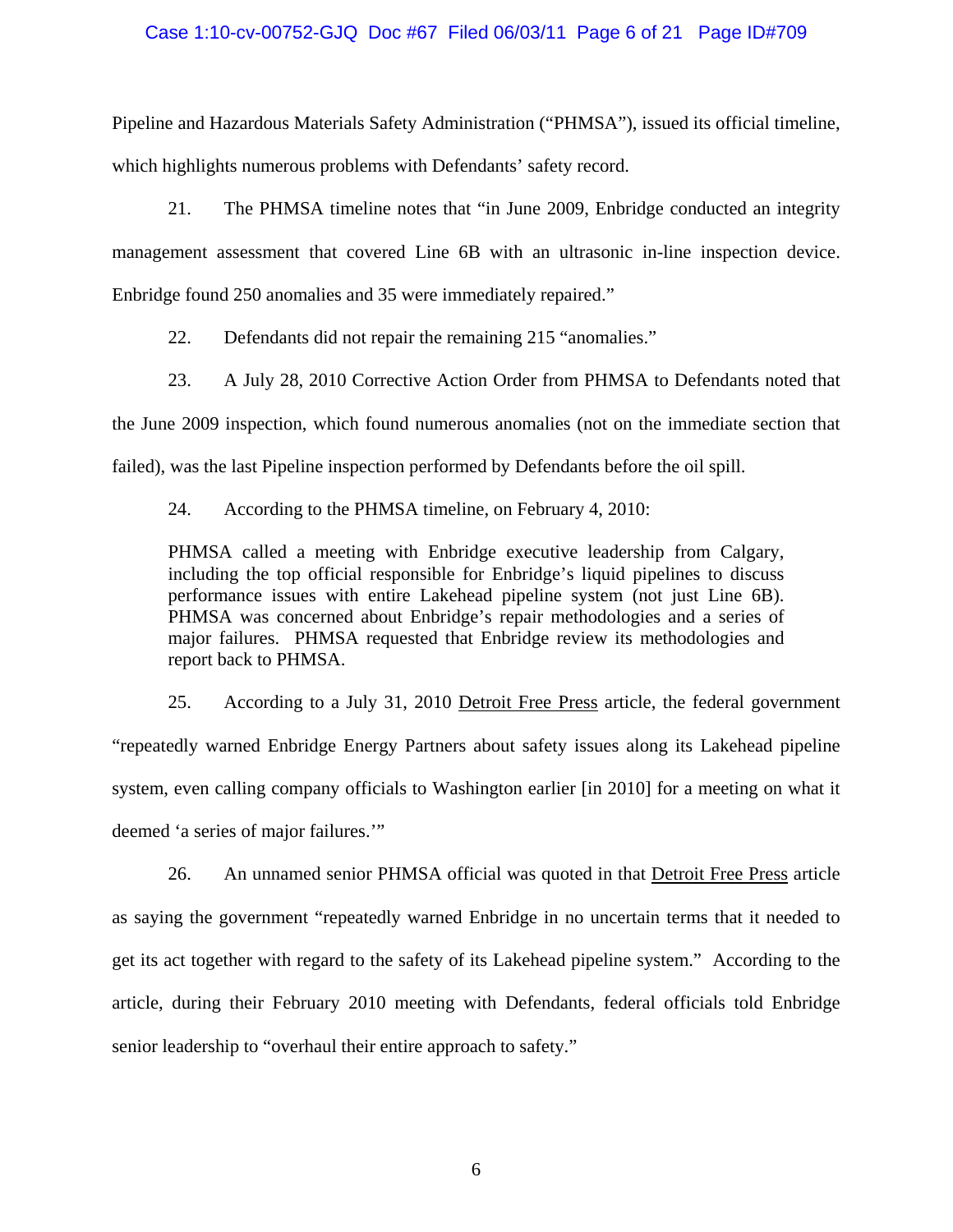Case 1:10-cv-00752-GJQ Doc #67 Filed 06/03/11 Page 7 of 21 Page ID#710

27. In the same Detroit Free Press article, chief counsel for PHMSA, Bizunesh Scott

is quoted as saying, "Safety is our No. 1 priority … That's why we repeatedly pushed Enbridge to address the safety and performance of its entire Lakehead pipeline system."

28. In a September 15, 2010 statement to a U.S. Congressional Committee, John D.

Porcari, Deputy Secretary of Transportation, reported that:

Since the Obama Administration took office, the Department has repeatedly warned Enbridge to focus on the safety and performance of its entire Lakehead Pipeline system. In February [2010], PHMSA leadership met with members of Enbridge's Executive Leadership team, including the top official for liquid pipelines to discuss PHMSA's concerns about Enbridge's repair methods and a series of major failures involving its pipeline system. PHMSA told Enbridge to review its approach to safety and report back. PHMSA expressed its concerns to Enbridge about the operator's repair methods, and a series of major failures involving its pipeline system. [In 2010], PHMSA also conducted eleven inspections of Enbridge's Lakehead system and initiated five enforcement actions. Last month, PHMSA issued a final order assessing a \$2.4 million civil penalty against Enbridge and requiring it to revise maintenance and repair procedures and to train and re-qualify employees, in connection with an incident near Clearbrook, Minnesota where two workers died as a result of Enbridge's failure to follow safety regulations while repairing a pipeline.

29. A June 3, 2011 article in the Montreal Gazette reported - for the first time - that in

October 2010, Canada's "National Energy Board, which was monitoring the U.S. investigation [of the Enbridge Oil Spill], quietly ordered a 20 per cent pressure reduction on Enbridge's Line 2 Canadian pipeline, which links Edmonton to Superior, Wisconsin along sections that contained pre-1970s flash-welded pipe."

30. According to the article, the National Energy Board "had noted a correlation between [the Line 2] sections and 'cracking related incidents' on Enbridge's Canadian system," and the Board gave "Enbridge two months to provide an up-to-date integrity status report on cracking on its system; four months to re-analyse its cracking inspections, do integrity inspections and file an independent report."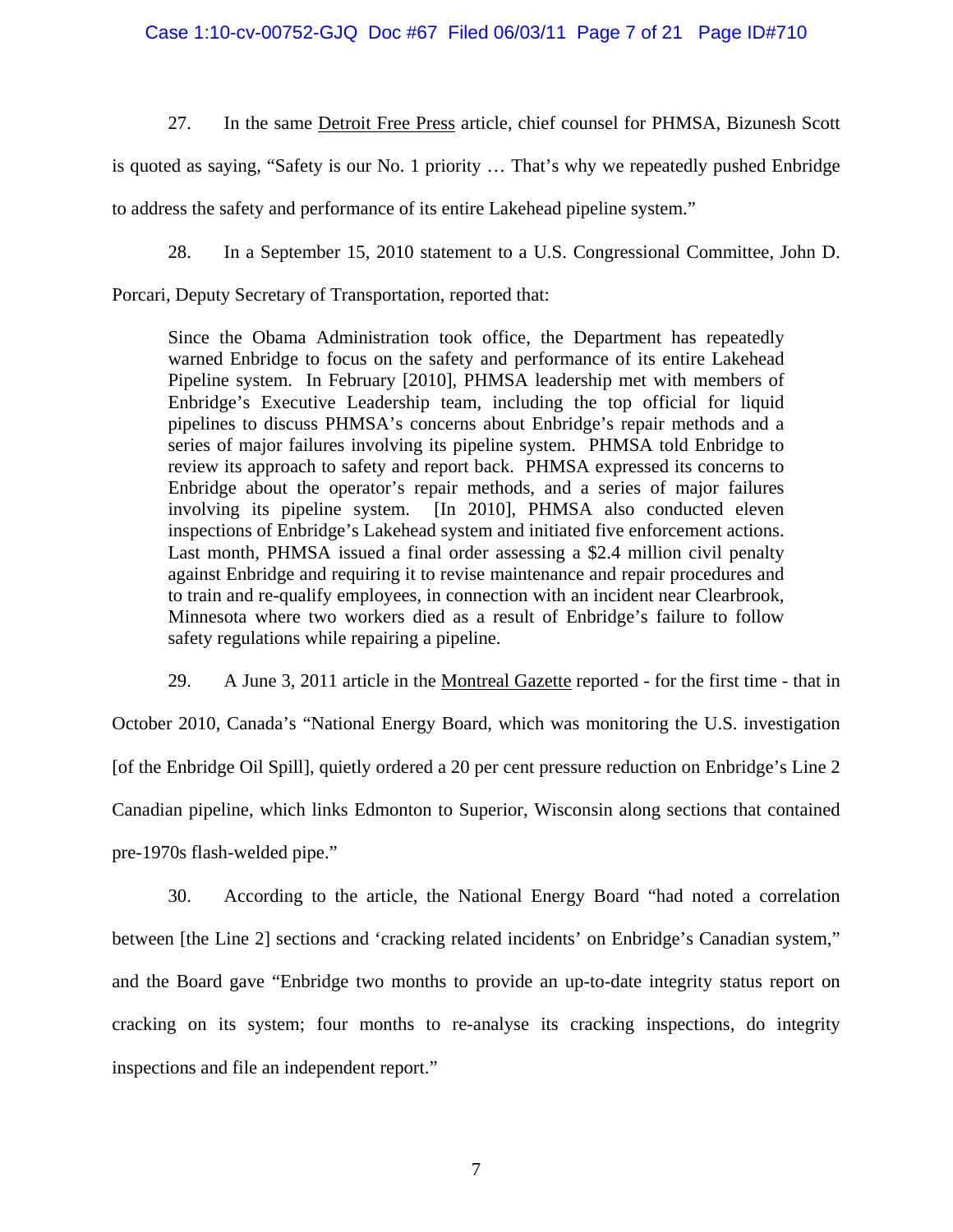#### Case 1:10-cv-00752-GJQ Doc #67 Filed 06/03/11 Page 8 of 21 Page ID#711

31. According to the article, Enbridge was "required to file short-term and long-term integrity improvement plans and would not be allowed to increase the pressure in its system without permission from the [National Energy Board]."

32. The article quoted National Energy Board spokeswoman Carole Leger-Kubeczek as confirming "that the order to reduce pressure was still in effect [as of June, 2011] since the regulator had found that the company's 'hazard identification practices' were not consistently reliable."

33. Ms. Leger-Kubeczek is quoted in the article as stating that "Enbridge would not be allowed to return to full operations until it demonstrated 'the adequacy and effectiveness of its programs in preventing cracking incidents from occurring.'"

34. Defendants were on notice from numerous sources that their safety and inspection practices were inappropriate and that there was significant risk of catastrophic failure of the over 40-year old Pipeline. Defendants should have known that the transportation of tar sands oil significantly increased the risk.

35. Despite this, Enbridge failed to take all necessary and appropriate steps to ensure that the Pipeline would not fail.

#### **The Enbridge Oil Spill**

36. On or about July 25, 2010, a massive amount of oil was released from the Pipeline near Defendants' pump station located at 16000 Division Drive in Marshall, Michigan, causing extensive and continuing damages to Plaintiffs and others similarly situated. ("Enbridge Oil Spill").

37. According to the Defendants' own estimates, the Enbridge Oil Spill caused more than 840,000 gallons of petroleum products to flow into the Talmadge Creek and the Kalamazoo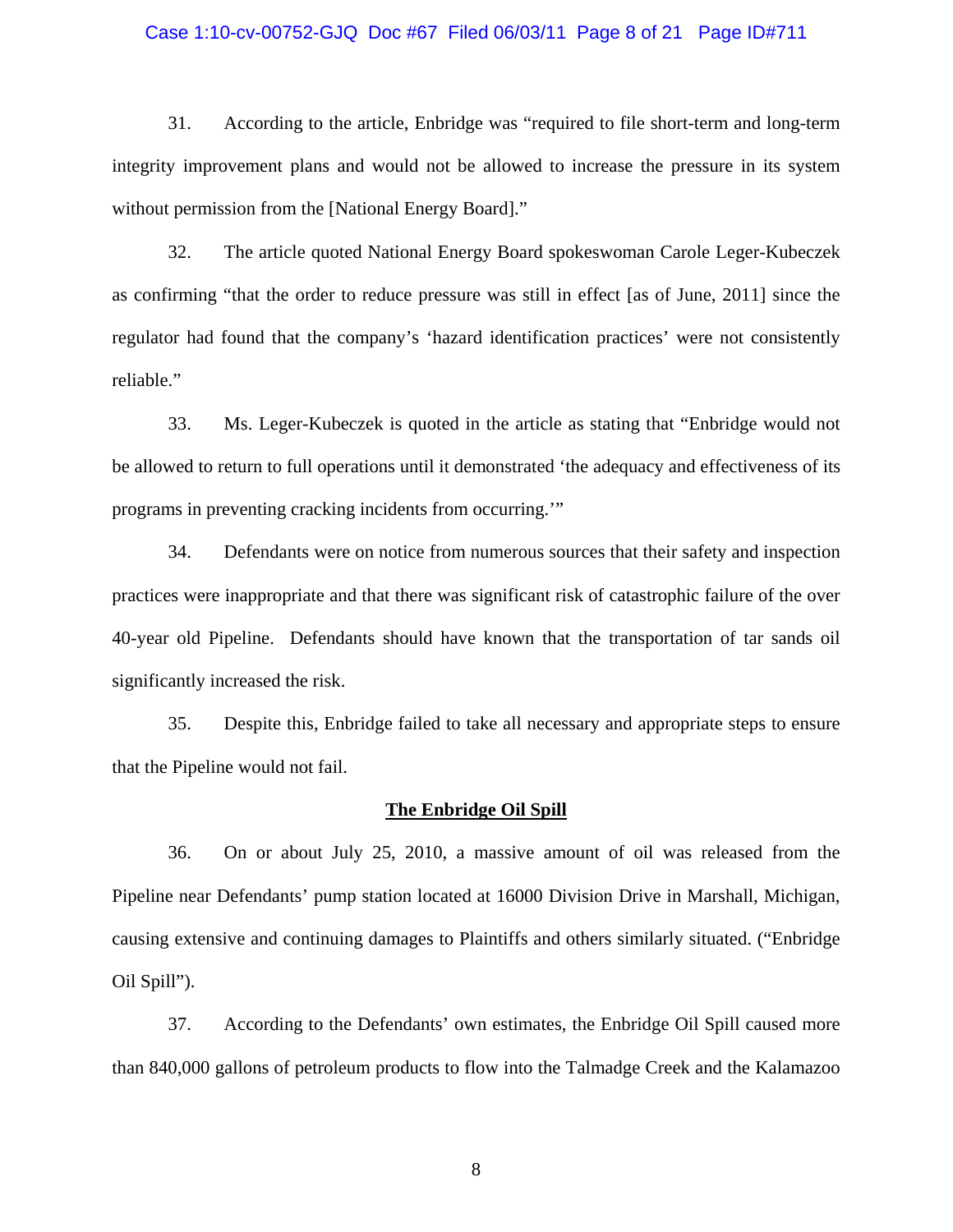## Case 1:10-cv-00752-GJQ Doc #67 Filed 06/03/11 Page 9 of 21 Page ID#712

River, contaminating the air, waterways and wetlands, creating a noxious and toxic stench and killing or injuring wildlife.

38. The Enbridge Oil Spill continued uninterrupted for approximately 12 hours. Defendants did not notify any residents, law enforcement, governmental agencies, or other responders about the spill for approximately 19 hours.

39. On July 27, 2010, Patrick Daniel, the President and CEO of Enbridge, Inc., told the Associated Press: "this is [Enbridge's] responsibility" … "this is our mess."



*Ruptured Section of Pipeline 6B (Photo from National Transportation Safety Board)* 

### **The Ensuing Devastation**

40. According to a report Enbridge filed with the Michigan Department of Environmental Quality, the oil spill "may have occurred at or about the time that the latter end of a batch of Western Canadian Select (WCS) was passing through Marshall, Michigan and a batch of Cold Lake Blend (CL) crude had begun. The composition of the crude oil released was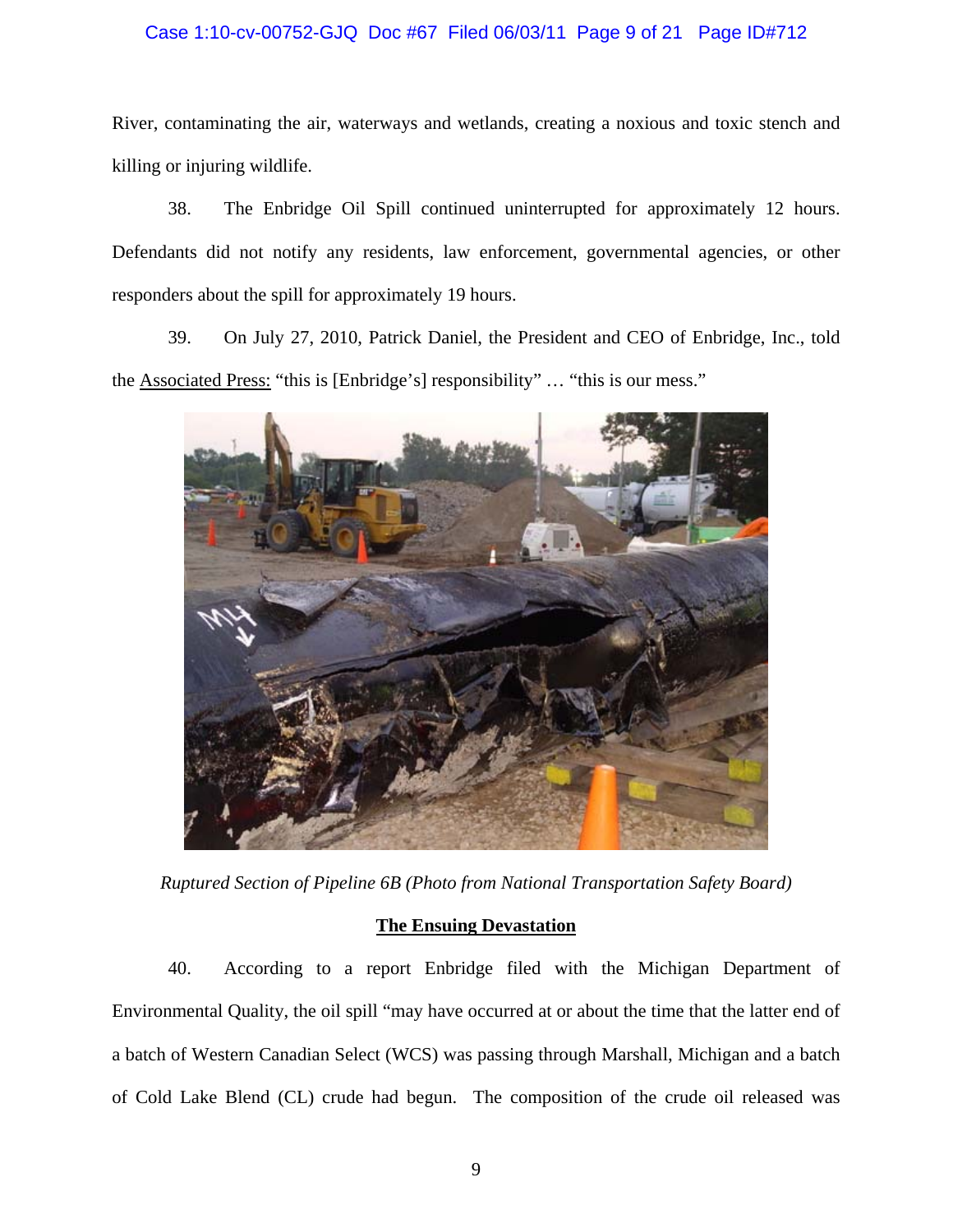### Case 1:10-cv-00752-GJQ Doc #67 Filed 06/03/11 Page 10 of 21 Page ID#713

approximately 77.5 % CL and 22.5 % WCS. CL is a heavy crude of bitumen and blended with diluents, produced by a number of oil companies and originating from the production field at Cold Lake, Alberta, Canada, which is located approximately 185 miles northeast of Edmonton, Alberta, Canada. WCS is a blend of existing Canadian heavy conventional and bitumen crude oils blended diluents, produced by various oil companies in Western Canada."<sup>1</sup>

41. As a result of the Defendants' delay in detecting the oil spill and their failure to take prompt measures to stop the spill and report the discharge, all necessary and proper measures to control and contain the release of oil were not timely instituted, which severely aggravated injuries and damages to waterways, air, land and wildlife including and surrounding the Kalamazoo River watershed.

42. The effects of the Enbridge Oil Spill upon Talmadge Creek, the Kalamazoo River, surrounding wetland and adjacent and nearby property are devastating.

43. On the morning of July 27, 2010, local officials declared a "state of emergency," and Michigan Governor Jennifer Granholm declared a state of disaster in Calhoun County and the potentially affected areas along the river.

44. Government officials barred residents, businesses and members of the general public from accessing the Kalamazoo River and instructed them not to use the river water for

 $\overline{a}$ 

<sup>1</sup> While the report correctly acknowledges that the released oil contained blends of bitumen crude, it states that the "American Petroleum Institute (API) gravity of a sample of the crude oil was 11", concluding that "[m]uch of the released crude oil was therefore slightly less dense than water and would be classified by the petroleum industry as a "heavy crude." The API gravity scale is a measure of how light or heavy petroleum is compared to water. Most values fall between 10 and 70 API gravity degrees, with anything under 10 considered heavier than water. As a point of comparison to the spilled oil's API gravity of 11, West Texas Crude, the U.S. benchmark to set prices and to which other oil is compared, has an API gravity between 38 and 40. Regardless of the nomenclature, the oil released during the Enbridge Oil Spill is specifically identified in the National Resources Defense Council Report as the type of oil that is more corrosive to pipelines and as otherwise more hazardous than conventional crude oil.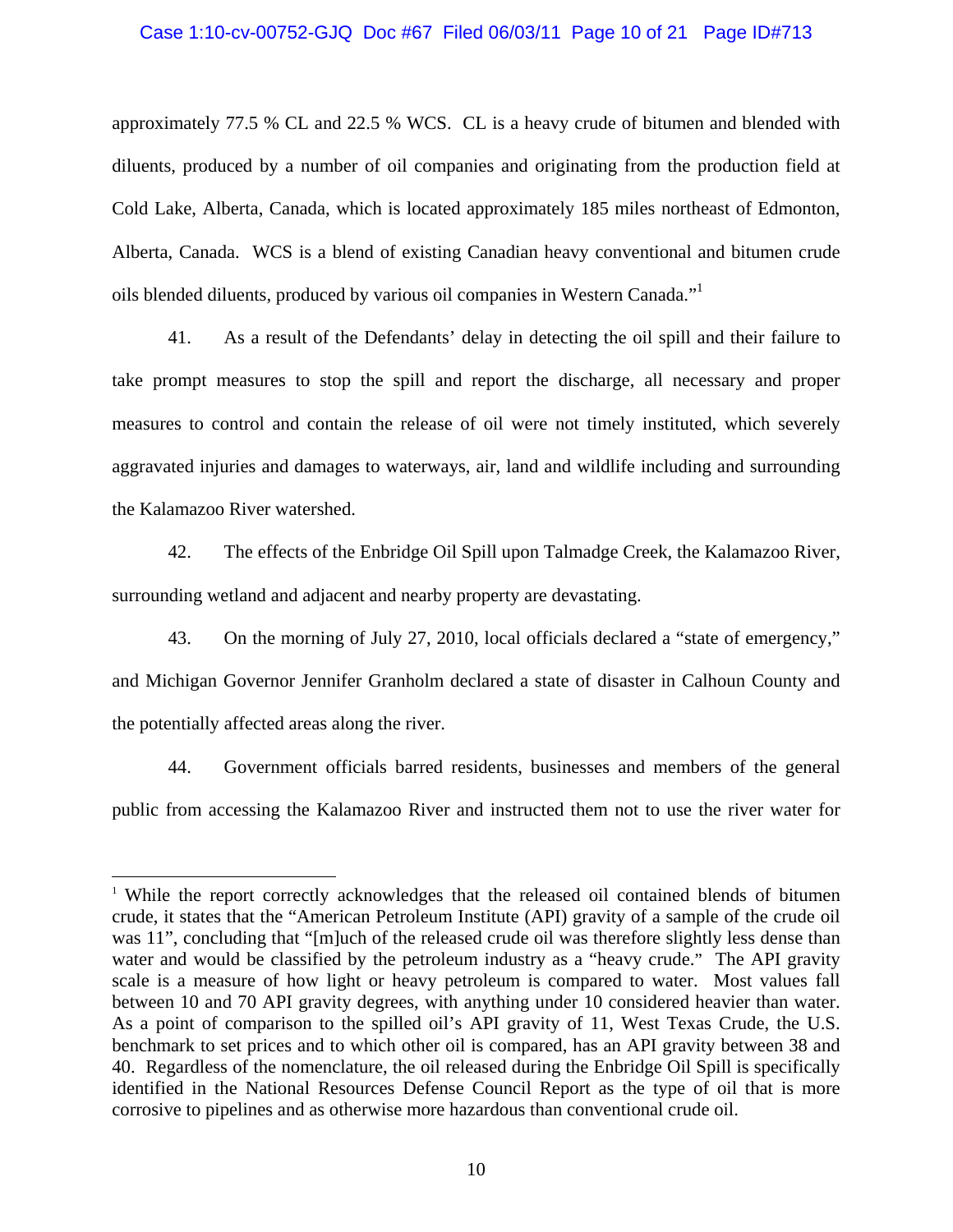#### Case 1:10-cv-00752-GJQ Doc #67 Filed 06/03/11 Page 11 of 21 Page ID#714

livestock, crops or recreation. These warnings remain in effect and 30 miles of the river remains closed.

45. Many residents were forced to flee the affected area, evacuating their homes and property due to unbearable environmental conditions, including noxious air, noise intrusion and the lack of potable water.

46. As a result of the Enbridge Oil Spill, the status of the area's air quality has been greatly affected and a bottled water advisory was in effect for several months. At the direction of the EPA, Enbridge is required to conduct well water testing and monitoring for residents within 200 feet of the floodplain.

47. As a result of the Enbridge Oil Spill, citizens of Marshall, Battle Creek and other affected areas find themselves with severely damaged property and, in some instances citizens were unable to live in their homes.

48. As a result of the Enbridge Oil Spill, citizens of Marshall, Battle Creek and the surrounding communities have been forced to endure ongoing and offensive noise pollution caused by the cleanup efforts.

49. As a result of the Enbridge Oil Spill, there has been a significant decrease in residential and commercial real property values in the affected areas.

50. As a result of the Enbridge Oil Spill, numerous toxins were released into the environment and onto Plaintiffs' property. The released oil contained high concentrations of known carcinogens, including but not limited to, benzene and polycyclic aromatic hydrocarbons. The oil also contained hydrogen sulfide, n-hexane and other toxins that can affect the human central nervous system. There is no safe level of exposure to many of these toxins; they cause mutations and cancer, even at very low exposure levels. The released oil also contained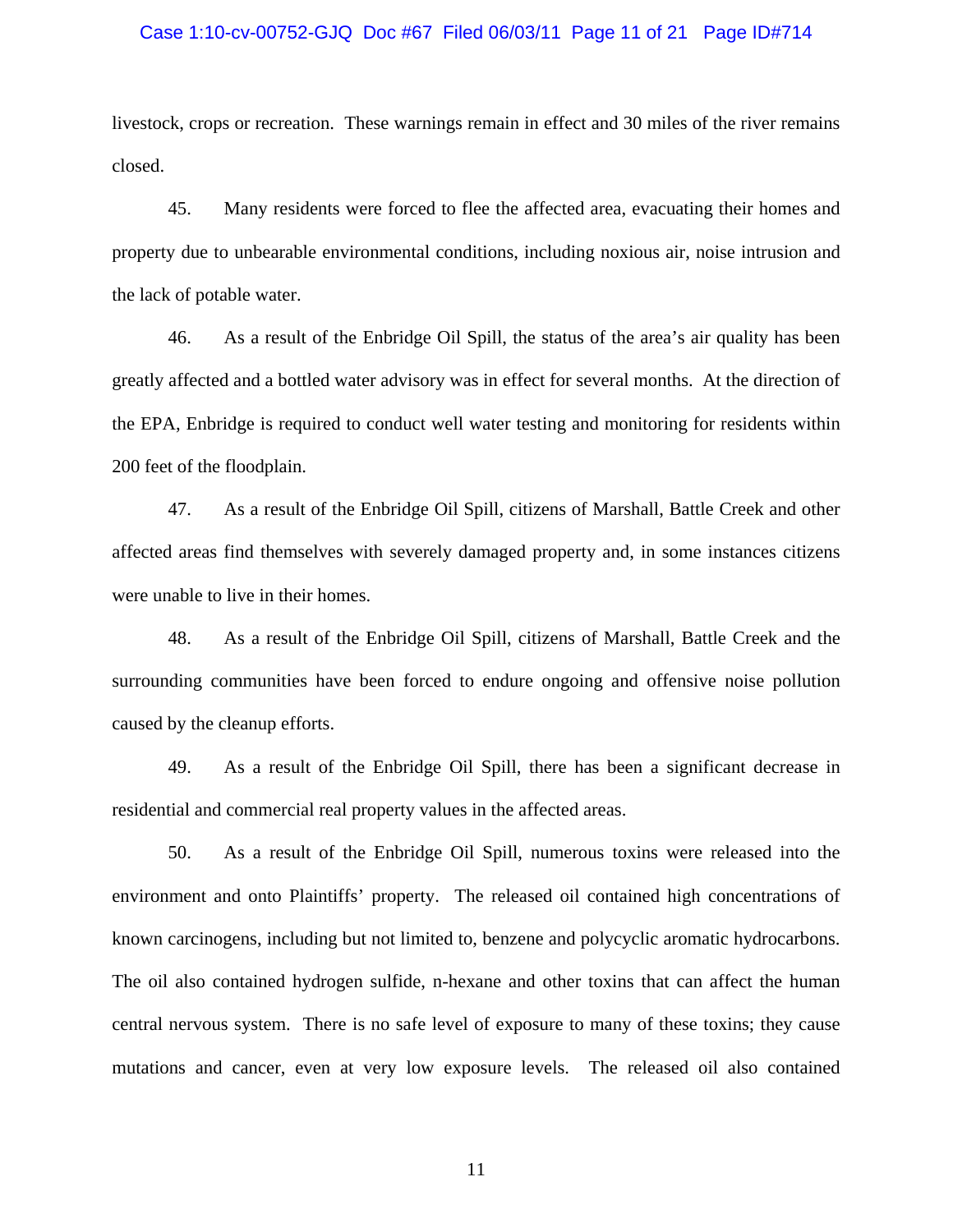#### Case 1:10-cv-00752-GJQ Doc #67 Filed 06/03/11 Page 12 of 21 Page ID#715

vanadium, nickel, arsenic, and other heavy metals in significantly larger concentrations than occur in conventional crude oil. These heavy metals have a variety of toxic effects, are not biodegradable and can accumulate in the environment to become health hazards to people and wildlife.

51. Mark Durno, the Deputy Incident Commander with the EPA, who is charged with overseeing the cleanup, was quoted in an April 12, 2011 Michigan Public Radio report as stating "The islands were heavily contaminated, we didn't expect to see as much oil as we did. If you'd shovel down into the islands you'd see oil pool into the holes we'd dig."

52. Mr. Durno further stated, "I truly believe the characteristics of this material is (sic) the reason we still have such a heavy operation out here. Because it was a very heavy crude, we ended up with a lot more submerged oil than we anticipated having to deal with."

53. According to Mr. Durno, the cleanup could continue until April 2012, excluding restoration of habitat, which will take longer. Even then, he stated, "workers will not be able to clean up every last drop of oil, so it's possible some oil will turn up years down the road."

54. According to a website created by Defendants relating to the oil spill, Defendants state that they accept "full responsibility for all for the costs related to the emergency response and for any property damage as a result of the spill."

### **CLASS ACTION ALLEGATIONS**

55. Plaintiffs bring this action on behalf of themselves and all other persons similarly situated, pursuant to Fed.R.Civ.P. 23(b)(3). Plaintiffs propose to represent the following classes:

Subclass 1: All persons who own commercial property who have suffered damage to property, loss of enjoyment of their property or loss of the use of their property at any time from July 25, 2010 up to the date of trial (the "Class Period"), as a result of the Enbridge Oil Spill.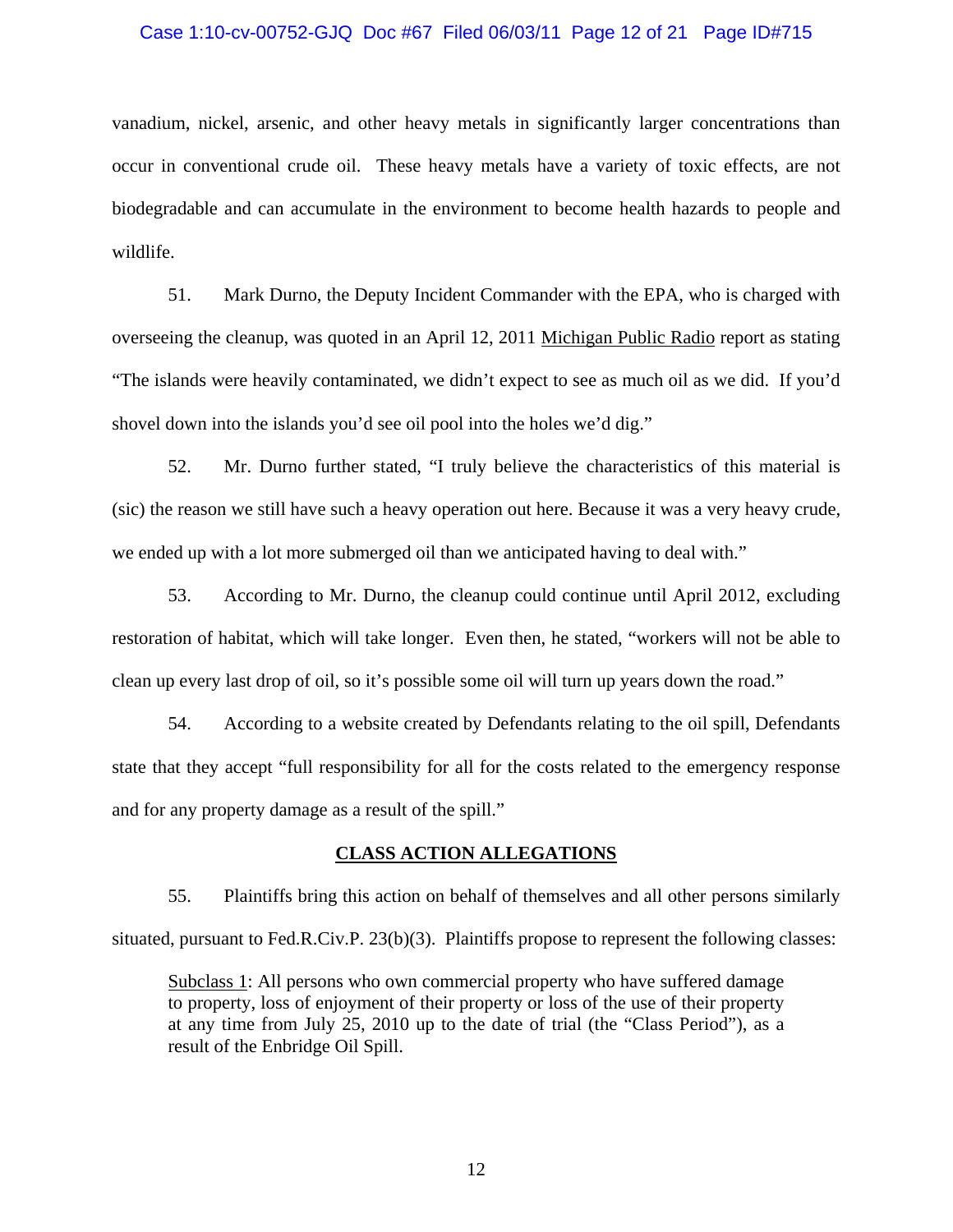Subclass 2: All persons who own residential homes or property who have suffered damage to property, loss of enjoyment of their property or loss of the use of their property at any time during the Class Period, as a result of the Enbridge Oil Spill.

Subclass 3: All non-owner occupants of residential properties who have suffered loss of enjoyment of their property or loss of the use of their property at any time during the Class Period, as a result of the Enbridge Oil Spill.

56. Rule  $23(c)(1)$  permits class certification orders to be conditional and to be altered or amended at any time before a decision is rendered on the merits. As evidentiary facts are developed, the trial court may decertify, subclassify, or modify a previously certified class action. **Plaintiffs expressly reserve the right to modify the class definitions as the litigation proceeds**

57. **Plaintiffs are not asserting any present personal injury claim as a result of the Enbridge Oil Spill.** Plaintiffs specifically exclude from their class definitions any persons with an accrued claim for personal injuries as a result of the Enbridge Oil Spill. Plaintiffs request that the Court reserve any claims for personal injury that any Plaintiff or Class Member may have beyond those claims for which certification is sought.

58. The putative classes are composed of thousands of persons, the joinder of whom is impracticable. The disposition of their claims in a class action will benefit both the parties and the Court. The Enbridge Oil Spill has affected properties along a stretch of Talmadge Creek and the Kalamazoo River extending more than 30 miles, and thus the classes are sufficiently numerous to make joinder impracticable, if not impossible.

59. Plaintiffs' claims are typical of the claims of the proposed class members as all are based on the same legal and equitable theories arising from damage caused by the Enbridge Oil Spill.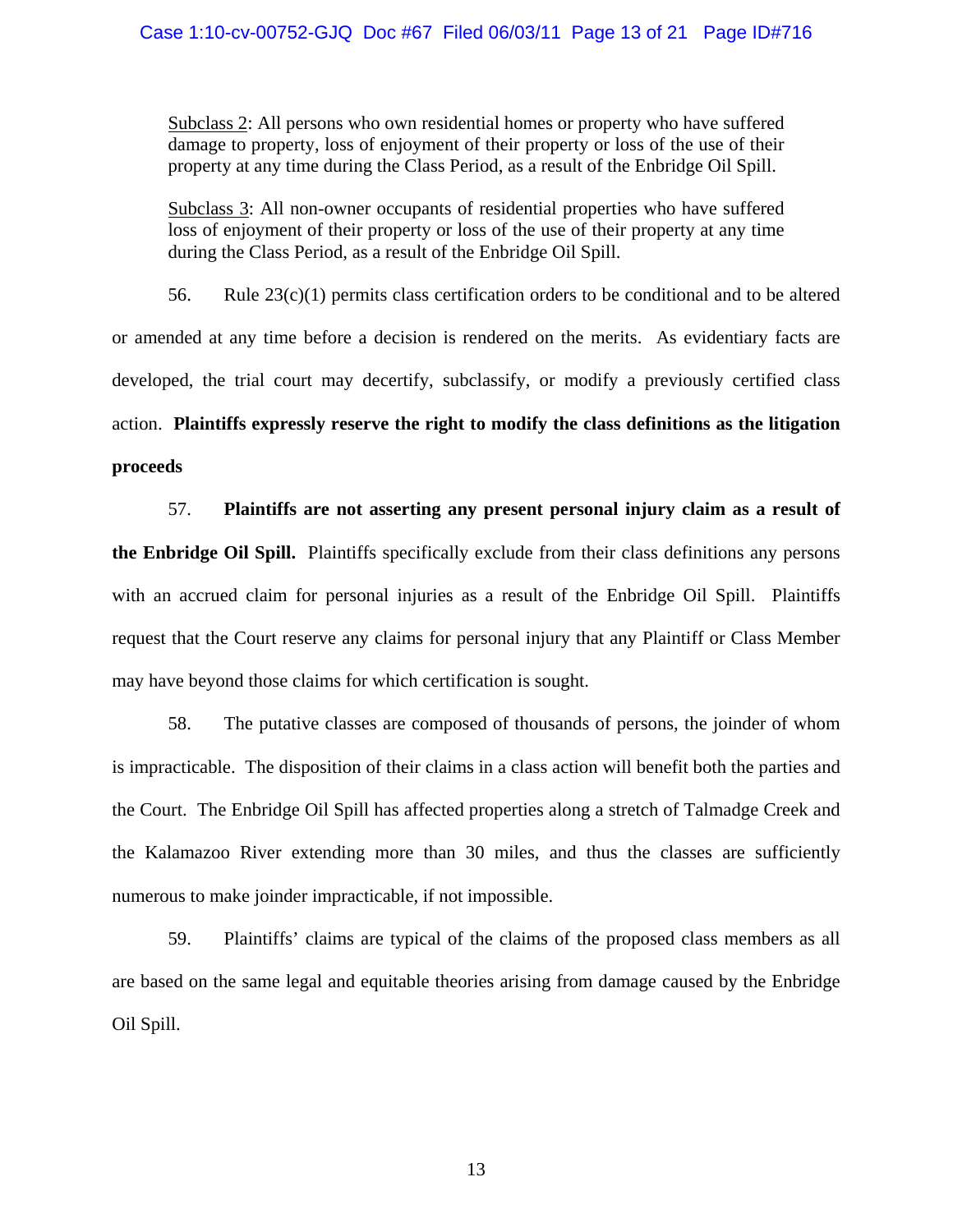#### Case 1:10-cv-00752-GJQ Doc #67 Filed 06/03/11 Page 14 of 21 Page ID#717

60. There are numerous questions of law and fact which are common to the class which questions predominate over any question affecting only individual class members. One of, but not the sole, principal common issue with regard to the putative classes is whether the Defendants are liable for the damage caused by the Enbridge Oil Spill.

61. The only individual questions concern the identification of class members and the computation of each class member's damages, which are either irrelevant to FRCP 23 or do not predominate over common issues of fact and law.

62. Plaintiffs will fairly and adequately protect the interests of all class members in the prosecution of this action and in the administration of all matters relating to claims stated herein. Plaintiffs are similarly situated with, and have suffered injuries similar to, the members of the classes whom Plaintiffs seek to represent. Plaintiffs wish to obtain redress of the common wrongs, and seek to enjoin Defendants from perpetrating similar wrongs on others. To that end, Plaintiffs have retained counsel experienced in handling class action suits. Neither the named Plaintiffs nor Plaintiffs' counsel have any interest, conflicting or otherwise, which might cause them not to vigorously pursue this action.

63. A class action is superior to all other available methods for the fair and efficient adjudication of this controversy since joinder of all members is impracticable. Furthermore, as the damages suffered by individual class members may be relatively small, the expense and burden of individual litigation render it impossible for class members to individually redress the wrongs done to them. There will be no difficulty in the management of this action as a class action.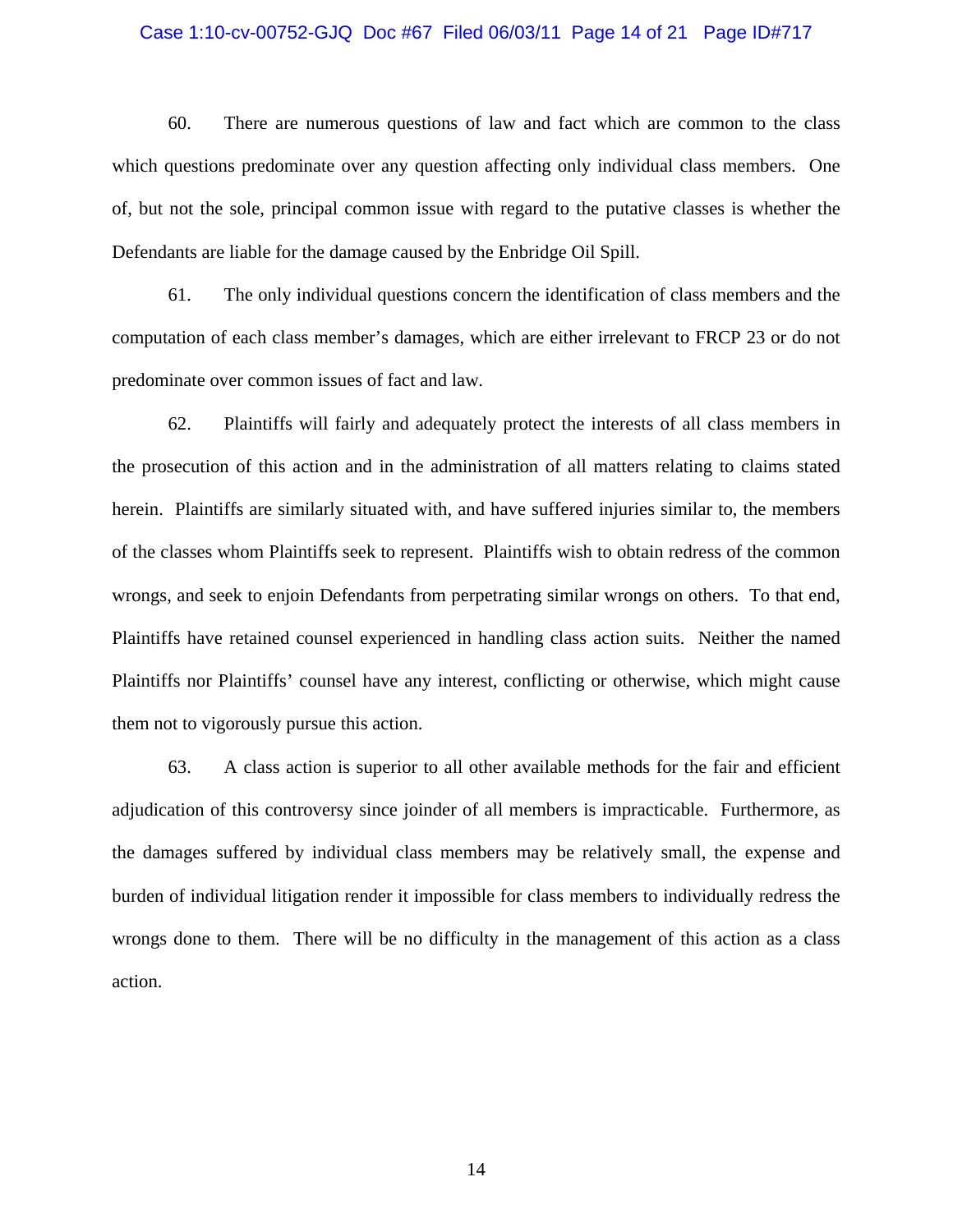#### Case 1:10-cv-00752-GJQ Doc #67 Filed 06/03/11 Page 15 of 21 Page ID#718

64. Proper and sufficient notice of this action may be provided to the Class members through the mail, published in appropriate publications and/or broadcast in appropriate media, and/or posted on internet web site(s).

65. Plaintiffs and the members of the putative class have suffered damages as a result of the Defendants' wrongful conduct as alleged herein and are entitled to recover for those damages. Absent representative action, Plaintiffs and the members of the class will continue to suffer losses, thereby allowing these violations of law to proceed without remedy.

### **COUNT I - NEGLIGENCE**

66. Plaintiffs incorporate by reference all preceding paragraphs.

67. Defendants owed Plaintiffs and all others similarly situated a duty to exercise reasonable conduct, to follow all applicable laws and standards and to prevent and minimize any release of oil, petroleum products, toxic and hazardous substances, odors and wastes.

68. Defendants failed to exercise due care in their maintenance, monitoring and repair of the Pipeline so as to prevent the uncontrolled release of petroleum products, toxic and hazardous substances, odors and wastes to the environment.

69. Defendants failed to exercise due care by failing to hire, retain, supervise and train appropriate personnel to monitor and maintain the Pipeline.

70. Defendants failed to exercise due care by failing to properly design, construct, maintain, inspect or monitor their facilities, procedures and equipment, including the Pipeline, and by failing to ensure that the Pipeline could safely transport the type of petroleum products flowing through the Pipeline, thus causing the Enbridge Oil Spill and the release of petroleum products, toxic and hazardous substances, odors and wastes.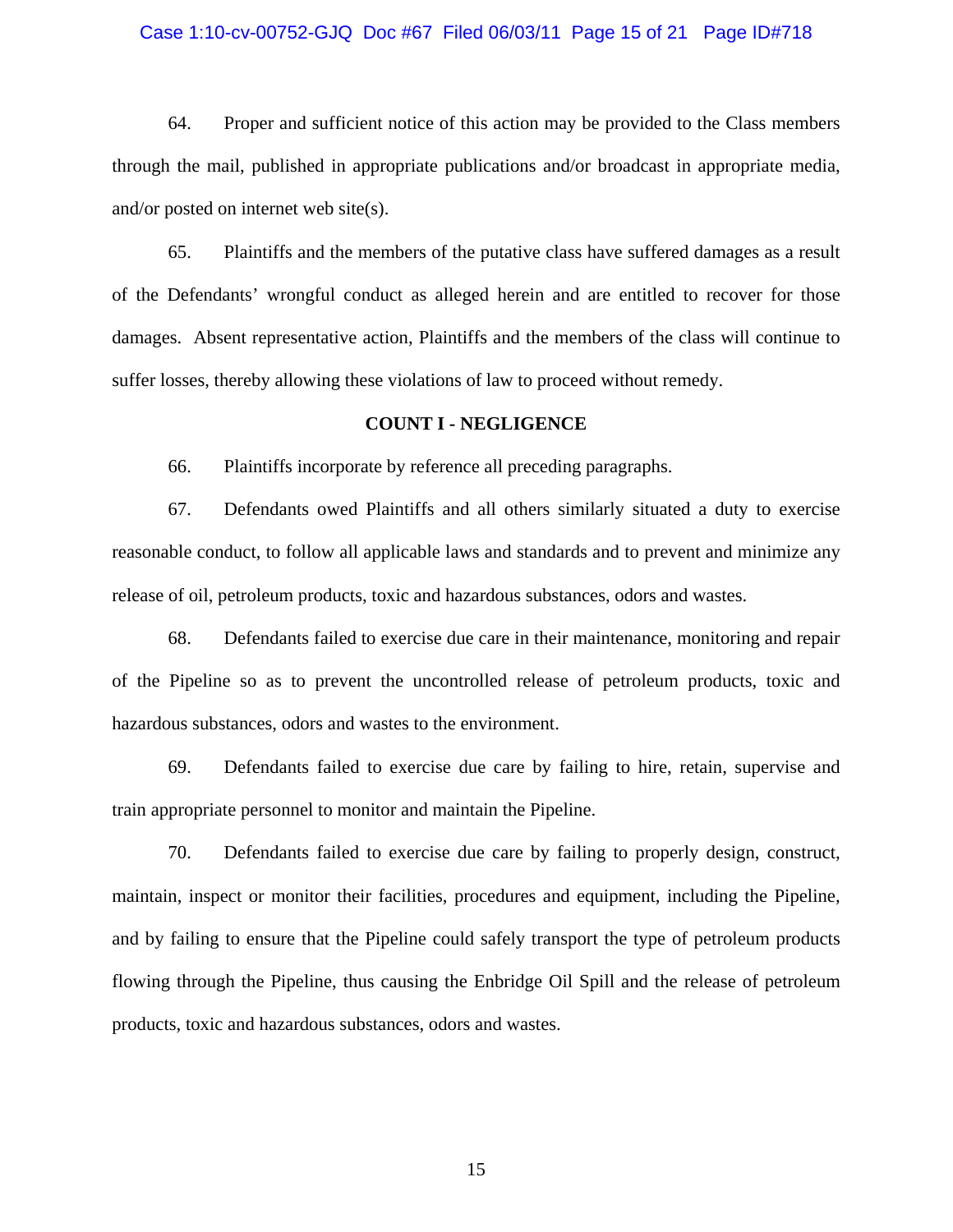#### Case 1:10-cv-00752-GJQ Doc #67 Filed 06/03/11 Page 16 of 21 Page ID#719

71. Defendants knew or should have known that the Pipeline was operating under hazardous conditions, not in compliance with Michigan, federal and industry standards, therefore causing the Enbridge Oil Spill and the attendant release of noxious, dangerous, and hazardous chemicals and other substances into waterways, drinking water, air and land.

72. Defendants failed to take reasonable steps during and after the Enbridge Oil Spill, thereby allowing additional petroleum products to spill.

73. Defendants knew that the Enbridge Oil Spill resulted in the release of petroleum products and other substances which were noxious, dangerous, and hazardous and would have harmful effects on waterways, drinking water, air and land.

74. Defendants failed to timely and properly clean up or remediate the oil and other contaminants or to prevent the hazards associated with the Enbridge Oil Spill.

75. As a direct and proximate result of the Defendants' breaches of their duties, Plaintiffs, and others similarly situated, were harmed and continue to be harmed.

WHEREFORE, Plaintiffs respectfully request entry of a Judgment against the Defendants in whatever amount Plaintiffs and class members are found to be entitled, including for actual damages, diminution in property value and all other relief this Court deems just and appropriate, including but not limited to, all costs and attorneys' fees associated with bringing this action and interest from the date of the filing of this Complaint until the date of judgment at the statutory rate.

#### **COUNT II – NUISANCE**

76. Plaintiffs incorporate by reference all preceding paragraphs.

77. Defendants' acts or omissions have interfered with the Plaintiffs' property rights, privileges, and use and enjoyment of property so as to constitute a nuisance.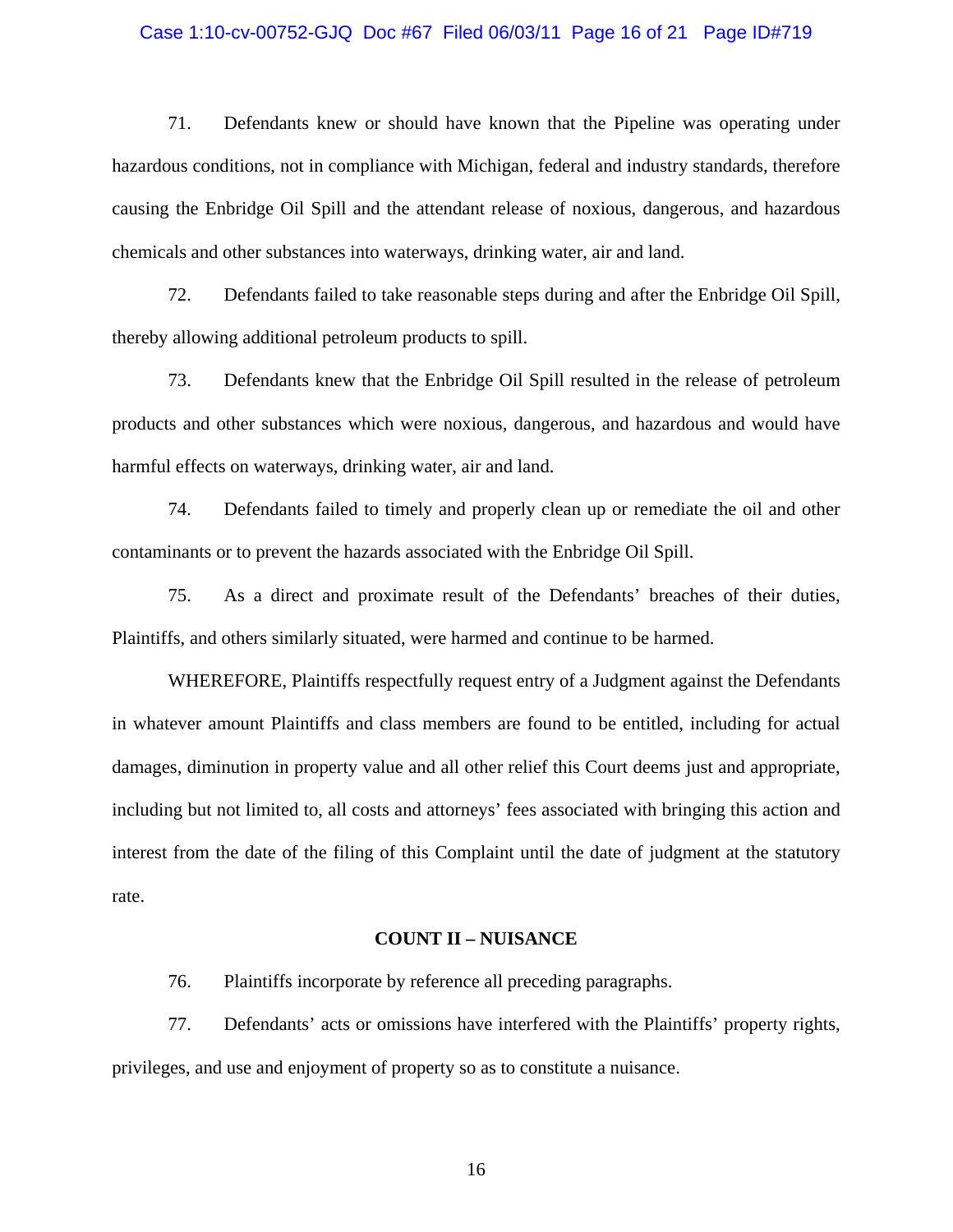#### Case 1:10-cv-00752-GJQ Doc #67 Filed 06/03/11 Page 17 of 21 Page ID#720

78. Defendants' acts or omissions created an unreasonable, offensive and toxic odor.

79. Defendants' acts or omissions created an unreasonable and wrongful release of hazardous and non-hazardous substances into the waterways, drinking water, air and land, including onto the property of Plaintiffs and others similarly situated.

80. Defendants' release of toxins into the waterways, air and land resulted in and continues to result in significant harm to Plaintiffs and all others similarly situated.

81. Plaintiffs' interest in the use and enjoyment of their property was diminished by Defendants' acts or omissions, which caused, among other things: the invasion of petroleum products and other metals and chemicals onto Plaintiffs' property or into the groundwater or Plaintiffs' water sources; the noxious odors and fumes from the spill; the noise attendant to the cleanup which includes, but is not limited to, excessive noise coming from cleanup crews, trucks, equipment, aircraft and airboats at all times of the day and night; the loss of privacy; the forced witnessing and ongoing observation of cleanup crews, equipment, trucks and governmental and law enforcement personnel engaged in testing, cleanup and remediation efforts on and around their property; the entry of Enbridge and its agents on to Plaintiffs' property for inspection and testing of water, air and soil; and, by the failure to properly remove the spilled oil in a manner which would protect the areas surrounding it, including Plaintiffs' properties.

82. The release of petroleum products and other toxic substances into the waterways, air and land directly has resulted in the diminution in value of property owned by the Plaintiffs and all others similarly situated.

83. Plaintiffs did not consent to the Defendants' actions as described herein.

84. Defendants' actions as alleged herein constitute an unreasonable interference with the safety, peace, comfort and convenience of the Plaintiffs and all others similarly situated.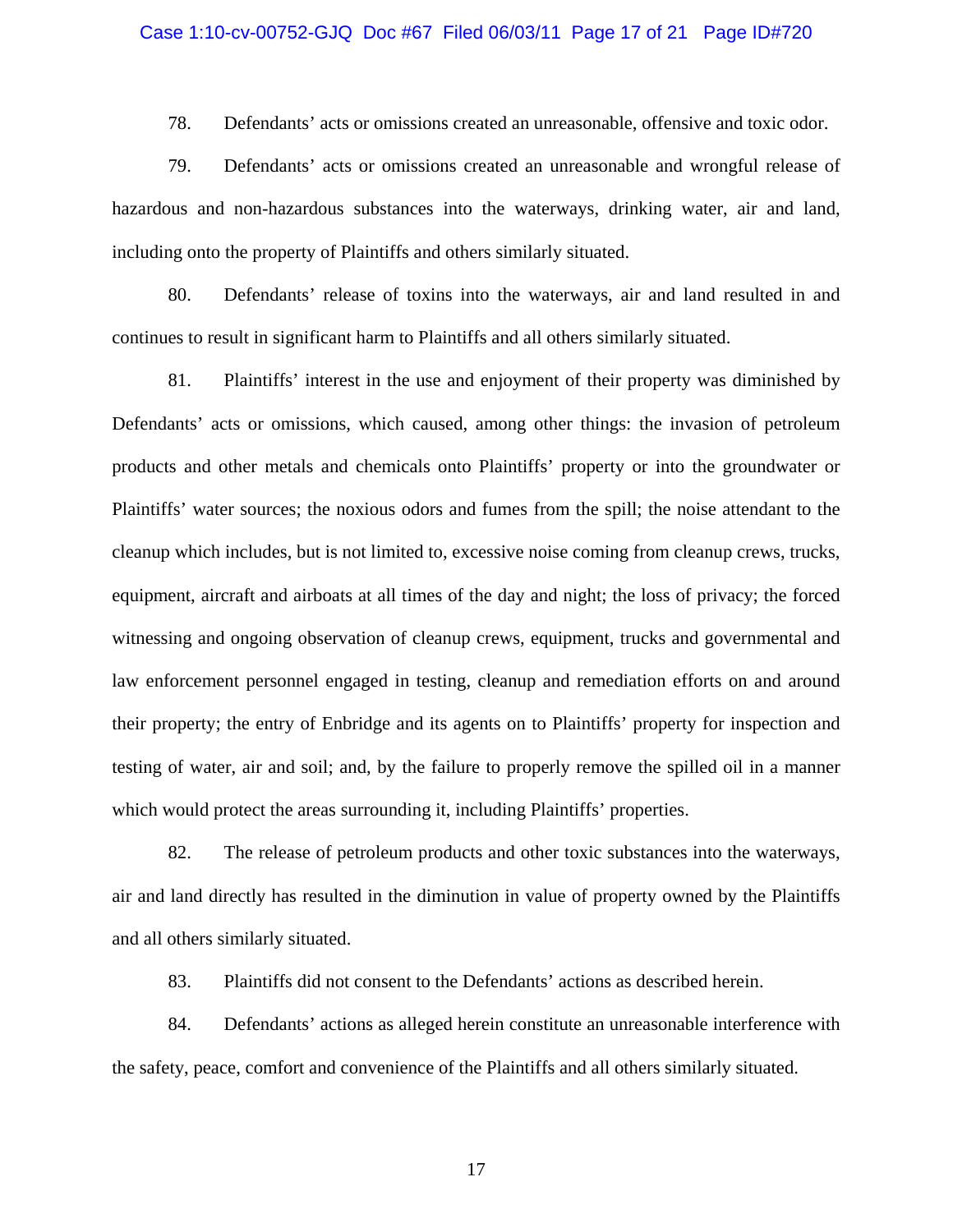#### Case 1:10-cv-00752-GJQ Doc #67 Filed 06/03/11 Page 18 of 21 Page ID#721

85. Defendants' actions and omissions have caused and continue to cause harm to Plaintiffs and all others similarly situated.

WHEREFORE, Plaintiffs respectfully request entry of a Judgment against the Defendants in whatever amount Plaintiffs and class members are found to be entitled, including for actual damages, diminution in property value and all other relief this Court deems just and appropriate, including but not limited to, all costs and attorneys' fees associated with bringing this action and interest from the date of the filing of this Complaint until the date of judgment at the statutory rate.

## **COUNT III – STRICT LIABILITY FOR ABNORMALLY DANGEROUS ACTIVITY**

86. Plaintiffs incorporate by reference all preceding paragraphs.

87. Defendants have engaged in an abnormally dangerous activity by transporting tar sands oil and petroleum products through the Pipeline, which is antiquated and which was not designed for the transport of DilBit or tar sands petroleum.

88. The corrosive nature of tar sands oil and/or DilBit gives rise to a high degree of risk attendant with transporting petroleum products through the Pipeline.

89. The toxicity and chemical composition of the petroleum products transported through the Pipeline create a great likelihood of harm from any spill.

90. Transporting tar sands oil and/or DilBit near sensitive waterways – such as the Kalamazoo River – significantly increases the risk of potential harm from any spill.

91. Pleading in the alternative to Plaintiffs' Negligence Count, Defendants' exercise of reasonable care could not have eliminated the risk of harm caused by transporting tar sands oil and petroleum products through the Pipeline, which was over 40 years old and susceptible to breakage.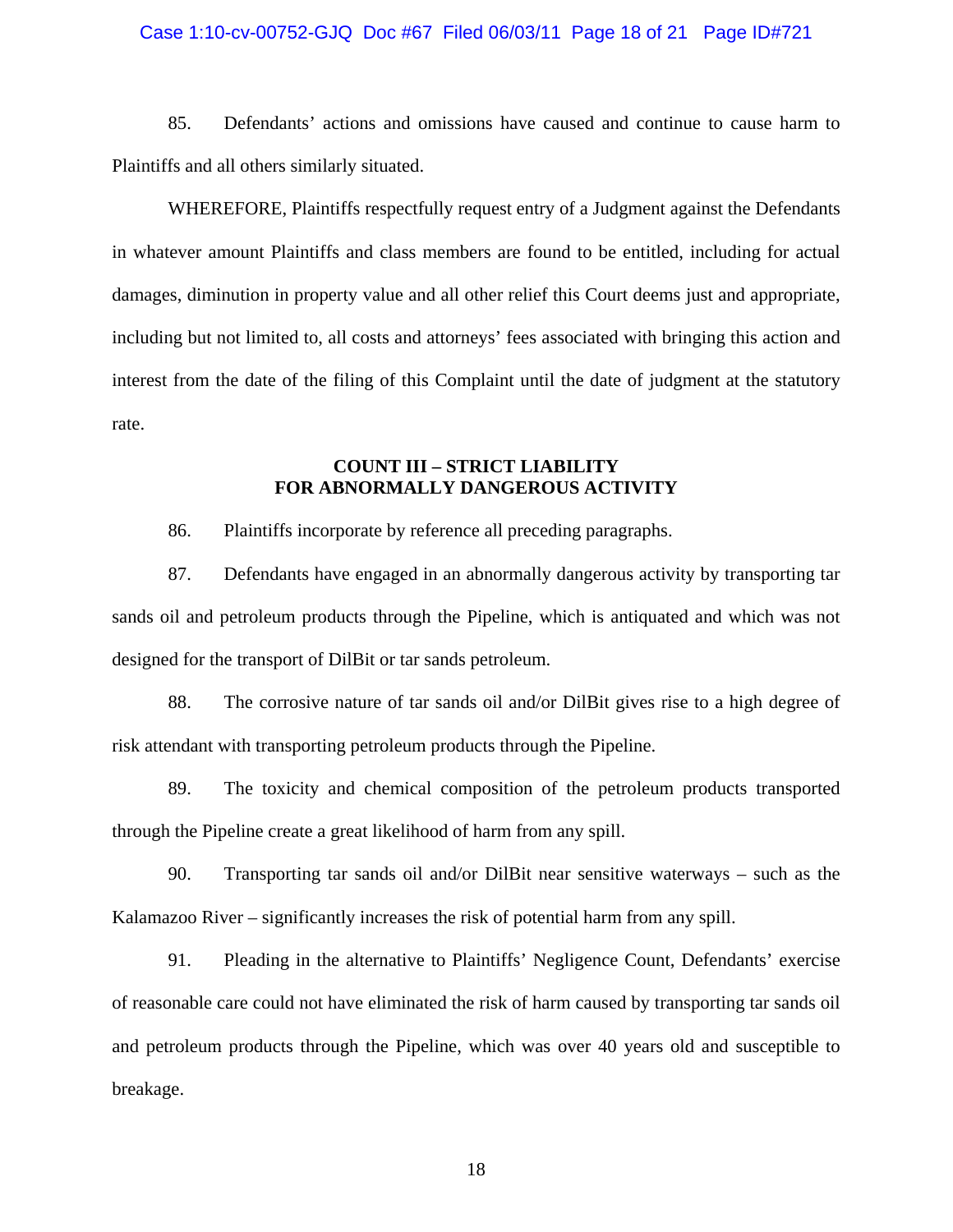### Case 1:10-cv-00752-GJQ Doc #67 Filed 06/03/11 Page 19 of 21 Page ID#722

92. There is little or no value to the affected communities in having these petroleum products transported through aging pipelines immediately adjacent to sensitive waterways.

93. As a direct and proximate result of the Defendants' conduct in engaging in the abnormally dangerous activities alleged above, substantial amounts of petroleum products and other toxins have been released.

94. The harm sustained by Plaintiffs and the class is exactly the kind of harm posed, the possibility of which made the activities of the Defendants abnormally dangerous.

95. Defendants are strictly liable for all damages and injuries to Plaintiffs and all others similarly situated, resulting from the abnormally dangerous activities.

WHEREFORE, Plaintiffs respectfully request entry of a Judgment against the Defendants in whatever amount Plaintiffs and class members are found to be entitled, including for actual damages, diminution in property value and all other relief this Court deems just and appropriate, including but not limited to, all costs and attorneys' fees associated with bringing this action and interest from the date of the filing of this Complaint until the date of judgment at the statutory rate.

#### Respectfully submitted,

#### **Fink + Associates Law**

Interim Co-Lead Counsel. By: /s/ David H. Fink David H. Fink (P28235) Darryl Bressack (P67820) 100 West Long Lake Rd; Suite 111 Bloomfield Hills, Michigan 48304 dfink@finkandassociateslaw.com (248) 971-2500

#### **Hertz Schram PC**

Interim Co-Lead Counsel By: \_/s/ Elizabeth C. Thomson Elizabeth C. Thomson (P53579) Patricia A. Stamler (P35905) 1760 South Telegraph Road, Suite 300 Bloomfield Hills, MI 48302 pstamler@hertzshcram.com 248-335-5000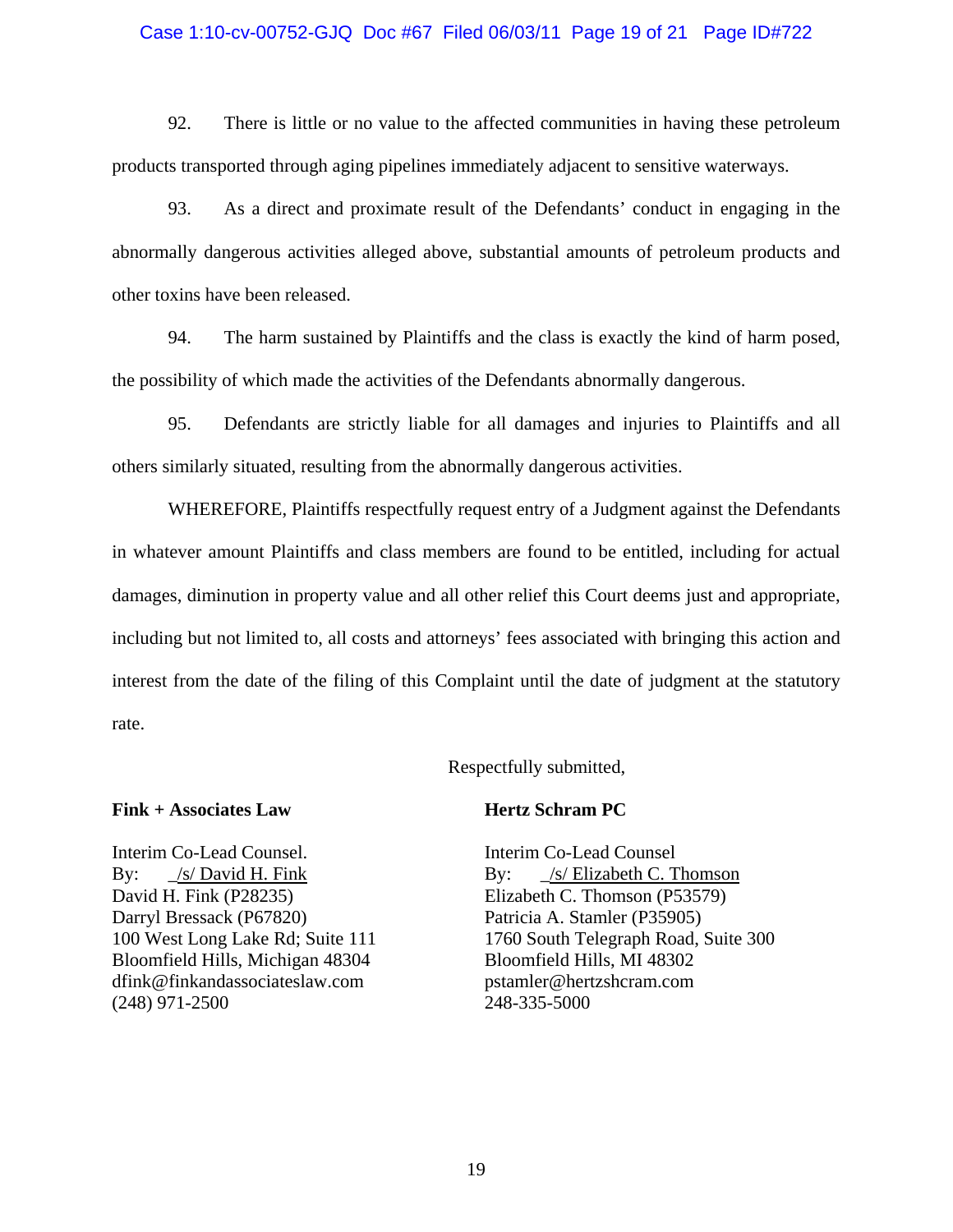## Case 1:10-cv-00752-GJQ Doc #67 Filed 06/03/11 Page 20 of 21 Page ID#723

## **The Miller Law Firm, PC**

Interim Co-Lead Counsel By: \_/s/ E. Powell Miller E. Powell Miller (P39487) Ann L. Miller (43578) Casey A. Fry (P72332) 950 West University Drive; Suite 300 Rochester, Michigan 48307 alm@millerlawpc.com (248) 841-2200

### **Miller Johnson**

By: \_/s/ James R. Peterson James R. Peterson (P43102) Jon R. Muth (P18138) David J. Gass (P34582) Ave. N.W.; Suite 800 Grand Rapids, Michigan 49503 petersonj@millerjohnson.com (616) 831-1700

## **Holland, Groves, Schneller & Stolze LLC**

By: \_/s/ Eric D. Holland Eric D. Holland (P67772) 300 N. Tucker Blvd, # 801 Saint Louis, MO 63101 eholland@allfela.com (314) 241-8111

### **Macuga, Liddle & Dubin PC**

Interim Co-Lead Counsel By: /s/ Steven D. Liddle Steven D. Liddle (P45110) Laura L. Sheets (P63270) 975 E. Jefferson Ave. Detroit, MI 48207 sliddle@mldclassaction.com (313) 392-0015

### **Fieger, Fieger, Kenney, Johnson & Giroux**

By:  $\frac{\sqrt{s}}{\text{Total J. Weg}}$ Geoffrey N. Fieger (P30441) Todd J. Weglarz (P 48035) 19390 West 10 Mile Road Southfield, Michigan 48075 t.weglarz@fiegerlaw.com (248) 355-5555